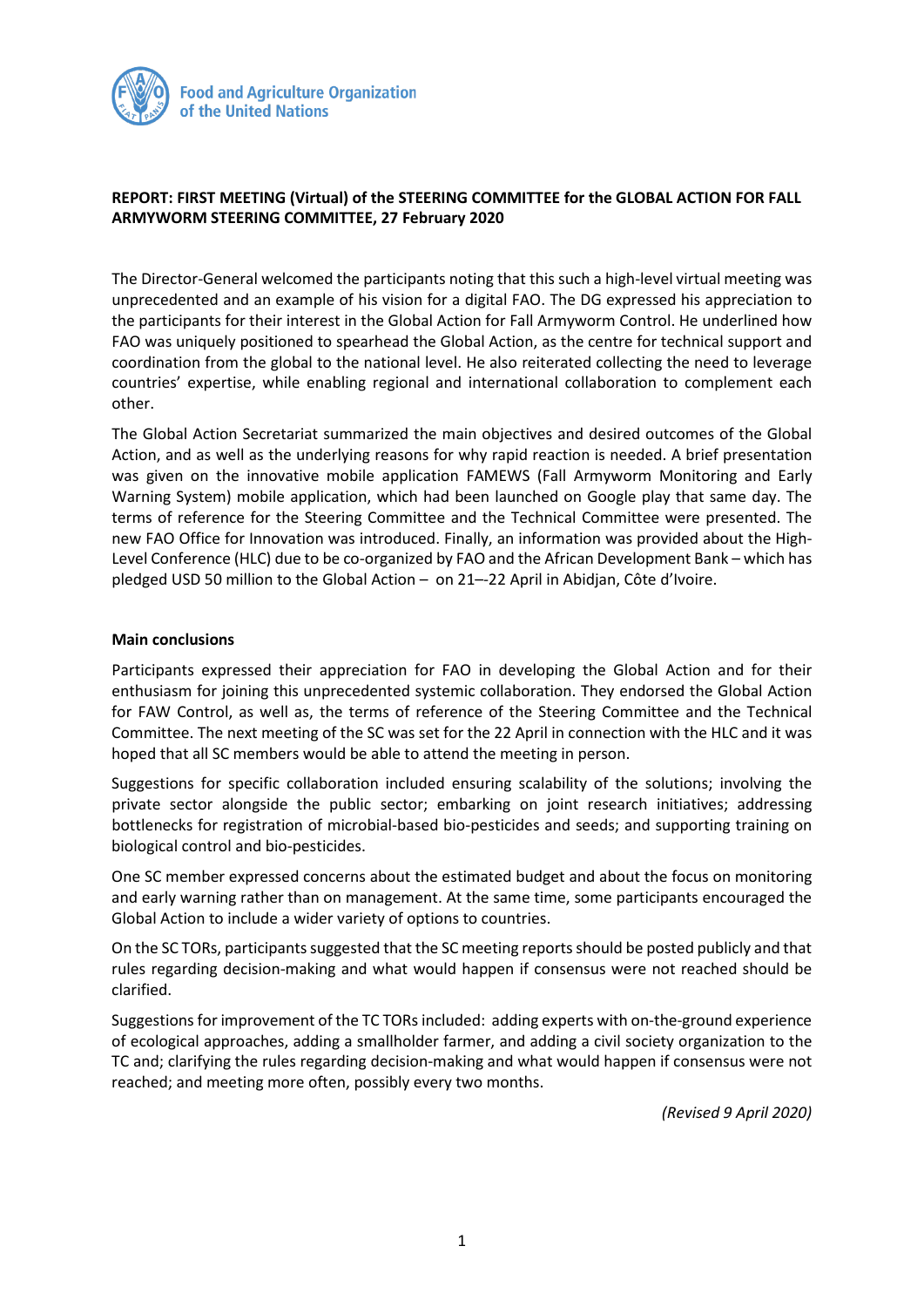## ANNEX 1: Agenda

| <b>AGENDA ITEM</b>                                                                       | <b>PRESENTER</b>                             |
|------------------------------------------------------------------------------------------|----------------------------------------------|
| 1. Opening of the meeting                                                                | Director-General                             |
| 2. Adoption of the Agenda                                                                |                                              |
| (FAW-SC 1stMeeting 01 Agenda;<br>FAW-SC 1stMeeting 02 Participantslist)                  | Director-General                             |
| 3. Endorsement of the Global Action for Fall Armyworm Control                            |                                              |
| (FAW-SC_1stMeeting_03_Global Action;<br>FAW-SC 1stMeeting 04 CN-Global Action)           | Mr Bukar Tijani                              |
| 4. Review and endorsement of the terms of reference of the<br><b>Steering Committee</b>  | Mr Rémi Nono Womdim                          |
| (FAW-SC_1stMeeting_05_SC-TORs)                                                           |                                              |
| 5. Review and endorsement of the terms of reference of the<br><b>Technical Committee</b> | Mr Rémi Nono Womdim                          |
| (FAW-SC 1stMeeting 06 TC-TORs)                                                           | Mr Robert Bertram                            |
| 6. Briefing on the Office for Innovation in FAO (to follow)                              | Mr XIA Jingyuan                              |
| 7. Discussion on the High-level Conference on Fall Armyworm<br>Control                   | Ms Maria Helena Semedo                       |
| (FAW-SC_1stMeeting_07_HLC)                                                               |                                              |
| 8. Date for next meeting and Closure                                                     | Ms Maria Helena Semedo<br>/ Director-General |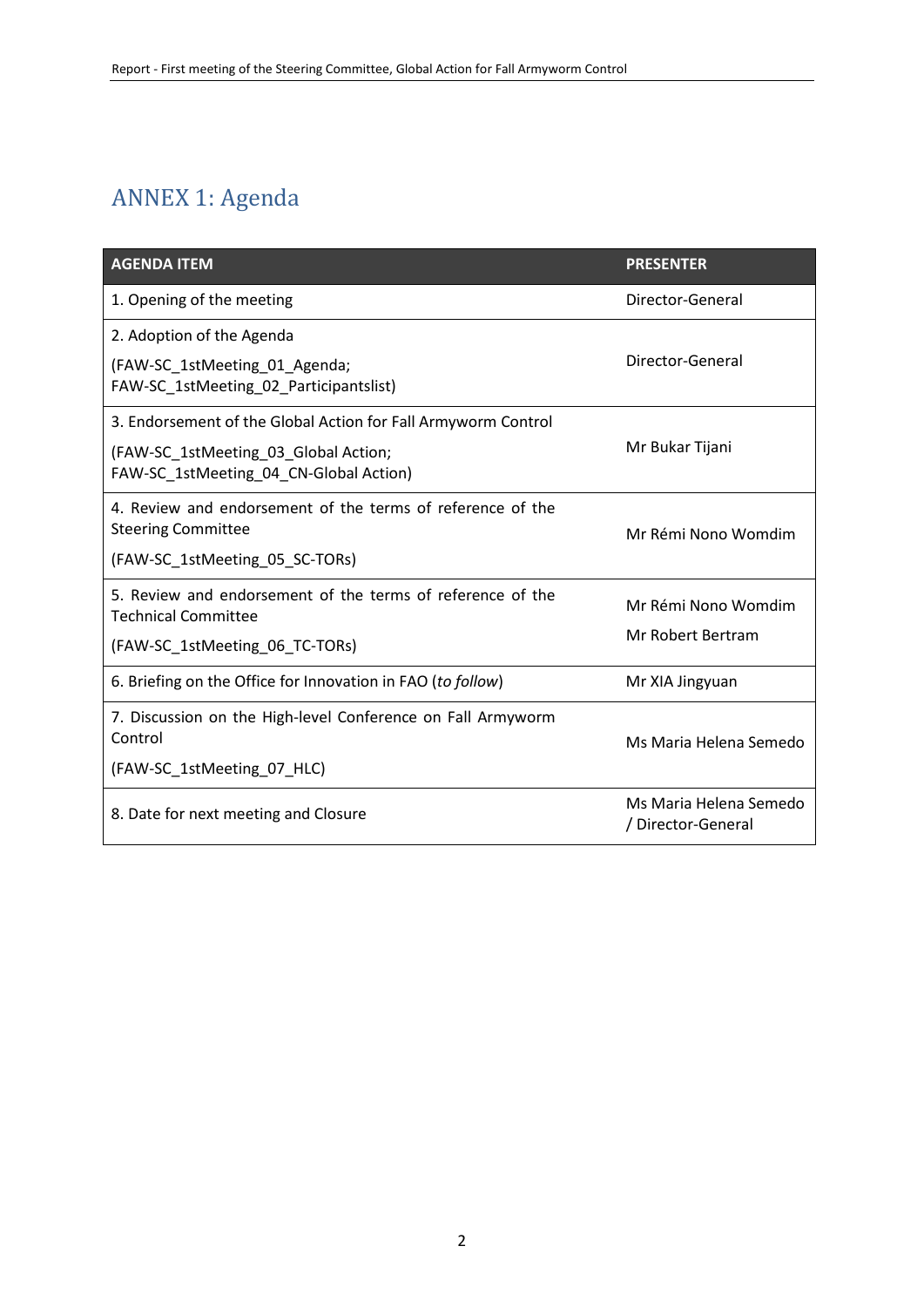## ANNEX 2: List of participants

|                  | <b>NAME</b>            | <b>TITLE</b>                           | <b>ORGANIZATION</b>                                                     | <b>ROLE</b>                                            | <b>CITY, COUNTRY</b>                                 | Mode of<br>Participation |
|------------------|------------------------|----------------------------------------|-------------------------------------------------------------------------|--------------------------------------------------------|------------------------------------------------------|--------------------------|
| $\mathbf{1}$ .   | Mr QU Dongyu           | Director-General                       | <b>FAO</b>                                                              | Chair                                                  | Rome, Italy                                          | Rome                     |
| $\overline{2}$ . | Ms Maria Helena Semedo | Deputy Director-<br>General            | <b>FAO</b>                                                              | Co-chair                                               | Rome, Italy                                          | Rome                     |
| 3.               | Mr Robert Bertram      | <b>Chief Scientist</b>                 | United States Agency for<br><b>International Development</b><br>(USAID) | Vice Chair /<br>Chair of the<br>Technical<br>Committee | Washington,<br><b>USA</b>                            | Remote                   |
| 4.               | Ms Ismahane Elouafi    | <b>Director-General</b>                | International Center for<br><b>Biosaline Agriculture (ICBA)</b>         | Vice Chair                                             | Dubai, United<br><b>Arab Emirates</b><br>(18.00 hrs) | Remote                   |
| 5.               | Ms Segenet Kelemu      | Director- General                      | International Centre of<br>Insect Physiology and<br>Ecology (icipe)     | Vice Chair                                             | Nairobi, Kenya<br>(17.00 hrs)                        | Remote                   |
| 6.               | Mr WU Kongming         | <b>Professor and Vice</b><br>President | Chinese Academy of<br>Agriculture Science (CAAS)                        | Vice Chair                                             | Beijing, P.R.<br>China<br>(22.00 hrs)                | Remote                   |
| 7.               | Mr Dorothée André      | Head of Unit                           | Directorate-General for<br><b>Health and Food Safety</b>                |                                                        | Brussels,<br>Belgium                                 | Remote                   |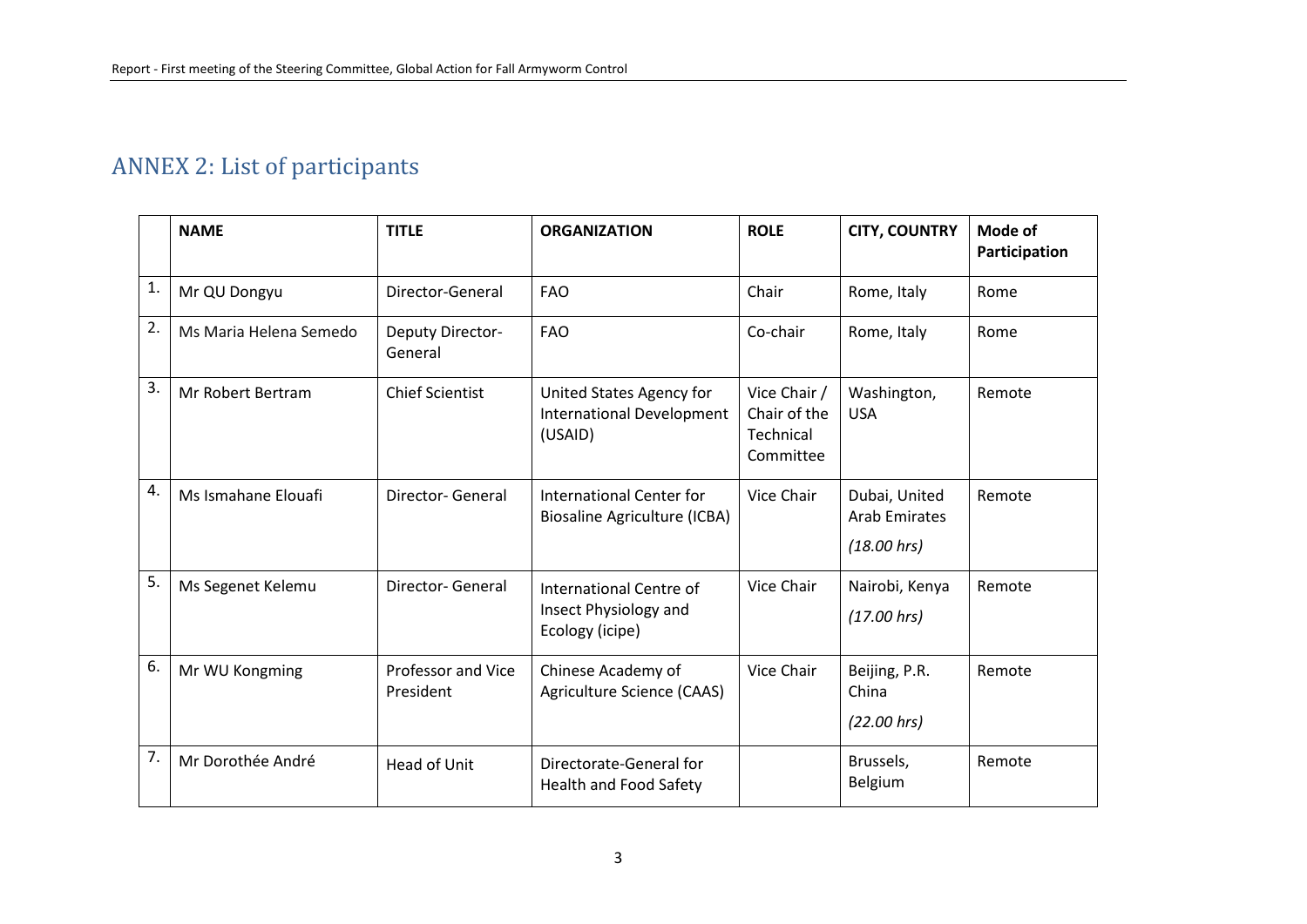|     | <b>NAME</b>                                                                                                                                            | <b>TITLE</b>                                      | <b>ORGANIZATION</b>                                                                | <b>ROLE</b> | <b>CITY, COUNTRY</b>                | Mode of<br>Participation |
|-----|--------------------------------------------------------------------------------------------------------------------------------------------------------|---------------------------------------------------|------------------------------------------------------------------------------------|-------------|-------------------------------------|--------------------------|
|     |                                                                                                                                                        |                                                   | (DG SANTE), European<br>Commission                                                 |             | (15.00 hrs)                         |                          |
| 8.  | Mr Bouchaib Boulanouar                                                                                                                                 | Partnerships<br>Coordinator                       | Africa Development Bank<br>Group (AfDB)                                            | Member      | Abidjan, Côte<br>d'Ivoire           | Remote                   |
|     |                                                                                                                                                        |                                                   |                                                                                    |             | (14.00 hrs)                         |                          |
| 9.  | H.E Aslak Brun<br>Represented by Gunnvor<br>Berge, Counsellor and<br><b>Deputy Permanent</b><br>Representative of Norway<br>to the FAO, on 27 February | Ambassador                                        | Permanent Representative<br>of Norway to FAO                                       | Member      | Rome, Italy                         | Rome                     |
| 10. | Ms Giulia Di Tommaso                                                                                                                                   | President and CEO                                 | CropLife International                                                             | Member      | Brussels,<br>Belgium<br>(15.00 hrs) | Remote                   |
| 11. | H.E. Mohammad Hossein<br>Emadi                                                                                                                         | Ambassador COAG<br>Chair                          | <b>Permanent Representative</b><br>of the Islamic Republic of<br>Iran to FAO       | Member      | Rome, Italy                         | Rome                     |
| 12. | Mr Fernando Hercos<br>Valicente                                                                                                                        | Senior Scientist,<br>Embrapa Maize<br>and Sorghum | <b>Brazilian Agricultural</b><br><b>Research Corporation</b><br>(EMBRAPA)          | Member      | Brasília, Brazil<br>(11.00 hrs)     | Remote                   |
| 13. | Mr Hanns-Achim Krebs                                                                                                                                   | Senior Policy<br>Officer                          | Directorate-General for<br><b>International Cooperation</b><br>and Development (DG |             | Brussels,<br>Belgium                | Remote                   |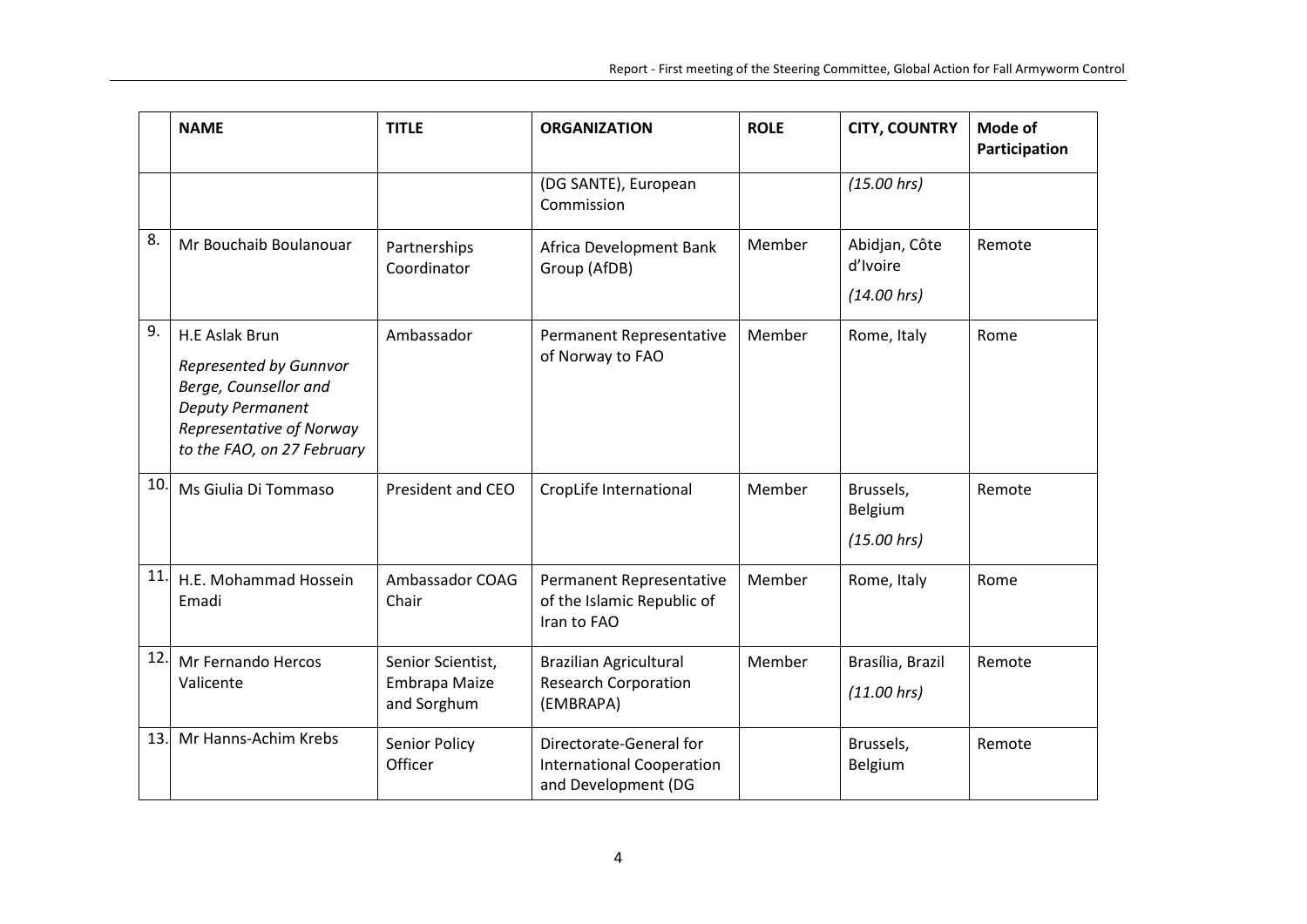|     | <b>NAME</b>                                                                                                                                                                                    | <b>TITLE</b>              | <b>ORGANIZATION</b>                                                       | <b>ROLE</b> | <b>CITY, COUNTRY</b>                                        | Mode of<br>Participation |
|-----|------------------------------------------------------------------------------------------------------------------------------------------------------------------------------------------------|---------------------------|---------------------------------------------------------------------------|-------------|-------------------------------------------------------------|--------------------------|
|     |                                                                                                                                                                                                |                           | DEVCO), European<br>Commission                                            |             | (15.00 hrs)                                                 |                          |
| 14. | Mr Martin Kropff                                                                                                                                                                               | Director-General          | International Maize and<br>Wheat Improvement<br>Center (CIMMYT)           | Member      | Texcoco,<br>Mexico<br>(08.00 hrs)                           | Remote                   |
| 15. | H.E. Marie-Therese Sarch<br>Represented by Neil Fourie,<br>Alternate Permanent<br>Representative of the UK to<br>FAO, on 27 February                                                           | Ambassador                | <b>Permanent Representation</b><br>of the United Kingdom to<br><b>FAO</b> | Member      | Rome, Italy                                                 | Rome                     |
| 16. | H.E. Kip Tom<br>Represented by William<br>Berger, Alternate<br>Permanent Representative<br>and Senior Humanitarian<br>Advisor, U.S. Agency for<br>International Development,<br>on 27 February | Ambassador                | United States Mission to<br>the United Nations<br>Agencies                | Member      | Rome, Italy                                                 | Rome                     |
| 17. | Mr Keith Tyrell<br>Represented by Ms Kristen<br>Shafer, Executive Director,<br>PAN North America, on 27<br>February                                                                            | <b>Executive Director</b> | <b>Pesticides Action Network</b><br><b>UK</b>                             | Member      | Brighton, UK<br>Berkeley,<br>California, USA<br>(06.00 hrs) | Remote                   |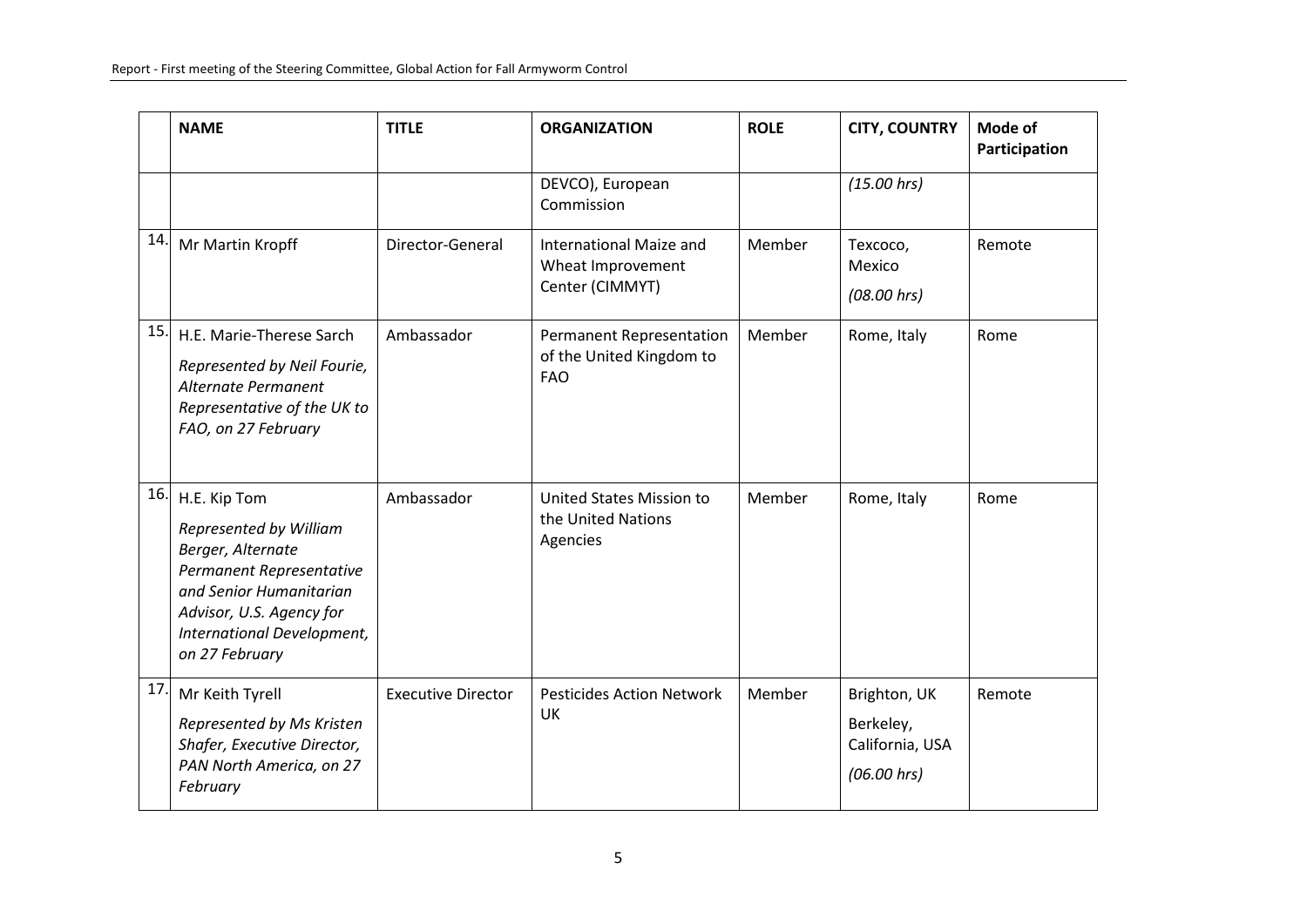|     | <b>NAME</b>                       | <b>TITLE</b>                          | <b>ORGANIZATION</b>                                                                                                   | <b>ROLE</b> | <b>CITY, COUNTRY</b>                | Mode of<br>Participation |
|-----|-----------------------------------|---------------------------------------|-----------------------------------------------------------------------------------------------------------------------|-------------|-------------------------------------|--------------------------|
|     |                                   |                                       |                                                                                                                       |             |                                     |                          |
| 18. | Mr Antonio Malta Reis             | Policy Officer                        | Directorate-General of<br>Agriculture and Rural<br>Development (DG AGRI),<br><b>European Commission</b>               |             | Brussels,<br>Belgium<br>(15.00 hrs) | Remote                   |
| 19. | Mr Juan Manuel Velasco<br>Leon    | Senior Policy<br>Officer              | Directorate-General for<br><b>International Cooperation</b><br>and Development (DF-<br>DEVCO), European<br>Commission |             | Brussels,<br>Belgium                | Remote                   |
| 20. | Ms Christiane Wolff<br>(Observer) | Head, SPS Section                     | World Trade Organization<br>(WTO)                                                                                     | Member      | Geneva,<br>Switzerland              | Remote                   |
| 21. | Mr Bukar Tijani                   | <b>Assistant Director-</b><br>General | FAO, Agriculture and<br><b>Consumer Protection</b><br>Department                                                      | Secretary   | Rome, Italy                         | Rome                     |
| 22. | Mr Rémi Nono Womdim               | Deputy Director                       | FAO, Plant Production and<br><b>Protection Division</b>                                                               | Secretariat | Rome, Italy                         | Rome                     |
| 23. | Mr XIA Jingyuan                   | Secretary                             | <b>International Plant</b><br><b>Protection Convention</b><br>Secretariat                                             | Secretariat | Rome, Italy                         | Rome                     |
| 24. | Ms Elisabetta Tagliati            | Programme<br>Coordinator              | FAO, Plant Production and<br><b>Protection Division</b>                                                               | Secretariat | Rome, Italy                         | Rome                     |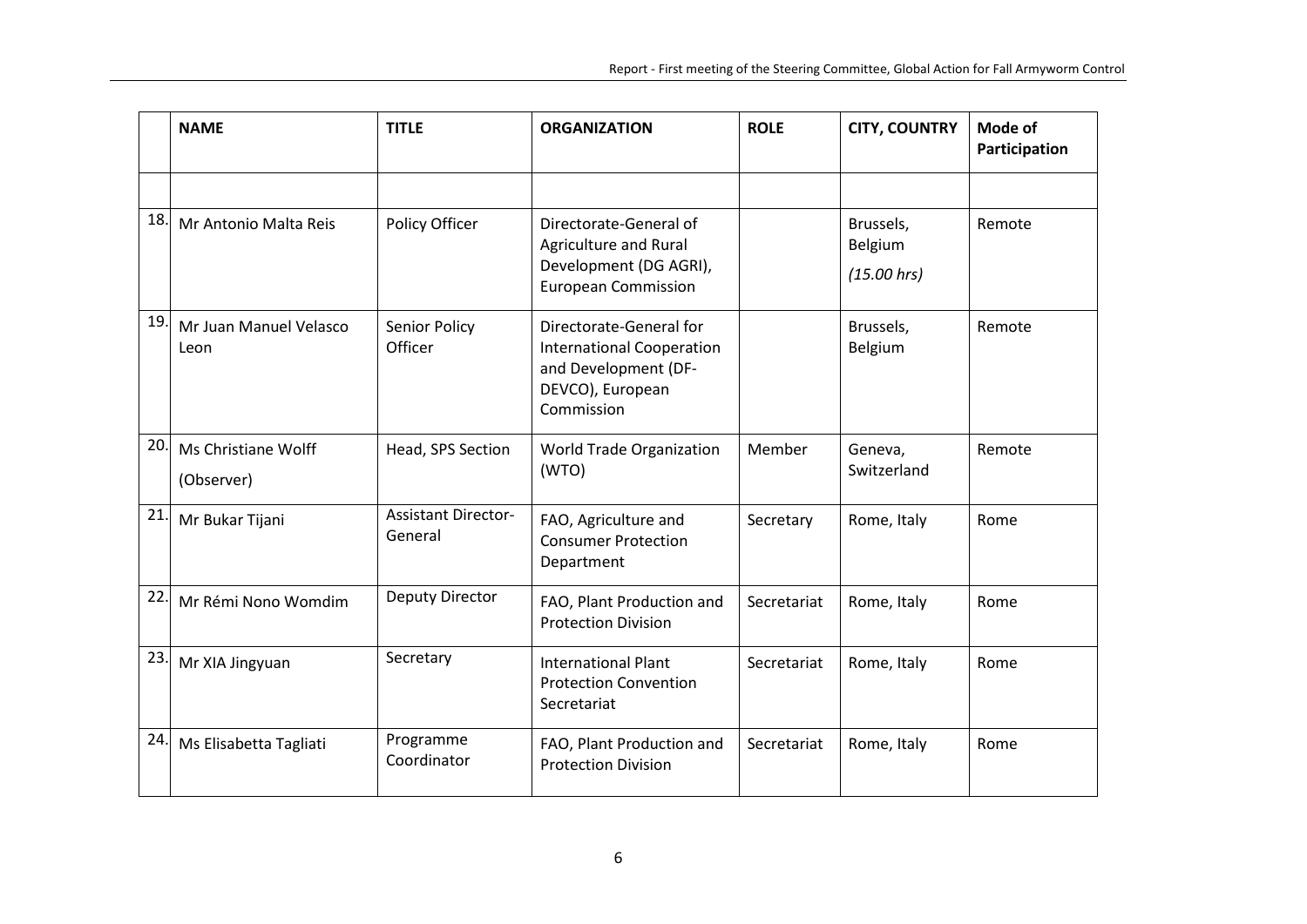|     | <b>NAME</b>         | <b>TITLE</b>                   | <b>ORGANIZATION</b>                                                             | <b>ROLE</b> | <b>CITY, COUNTRY</b> | Mode of<br>Participation |
|-----|---------------------|--------------------------------|---------------------------------------------------------------------------------|-------------|----------------------|--------------------------|
| 25. | Mr Keith Cressman   | Senior Agricultural<br>Officer | FAO, Plant Production and<br><b>Protection Division</b>                         | Secretariat | Rome, Italy          | Rome                     |
| 26. | Mr GU Baogen        | Senior Agricultural<br>Officer | FAO, Plant Production and<br><b>Protection Division</b>                         | Secretariat | Rome, Italy          | Rome                     |
| 27  | Ms Eva Moller       | Assistant                      | FAO, Plant Production and<br><b>Protection Division</b>                         | Secretariat | Rome, Italy          | Rome                     |
| 28. | Mr YE Anping        | Senior Adviser                 | FAO, Office of the Director-<br>General                                         |             | Rome, Italy          | Rome                     |
| 29. | Mr Frederic Castell | <b>Technical Adviser</b>       | FAO, Office of the Deputy<br>Director-General, Climate<br>and Natural Resources |             | Rome, Italy          | Rome                     |
| 30. | Ms Gaby Piacentini  | Adviser                        | FAO, Office of the Deputy<br>Director-General, Climate<br>and Natural Resources |             | Rome, Italy          | Rome                     |